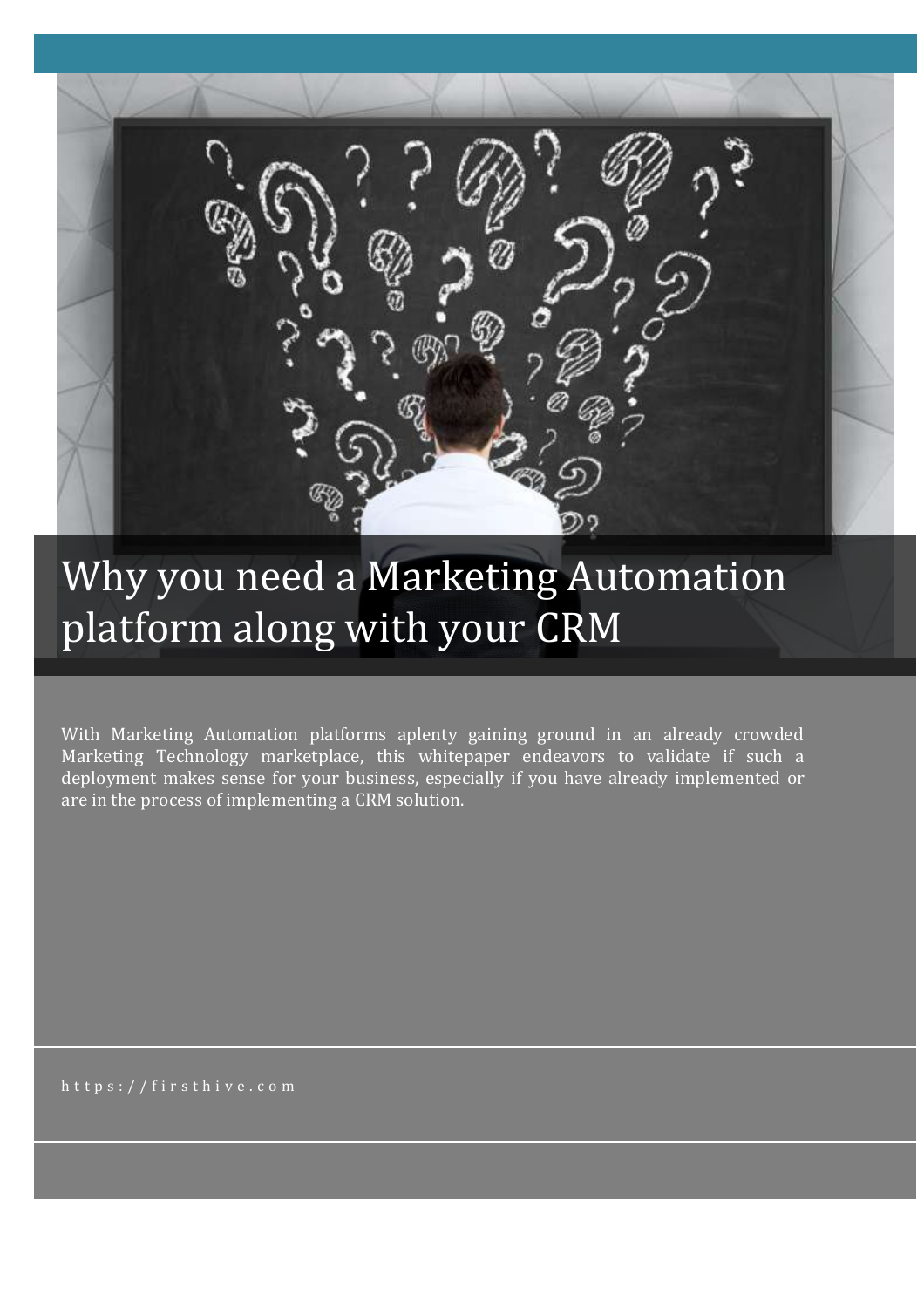

| <b>INTRODUCTION</b><br><b>EVOLUTION OF CRM AND MARKETING AUTOMATION PLATFORMS</b><br>THE CROWDED MARKETING TECHNOLOGY SPACE<br><b>WHY MARKETING AUTOMATION?</b><br><b>ISN'T CRM ALONE ENOUGH?</b><br><b>A MATCH MADE IN HEAVEN?</b> |   |
|-------------------------------------------------------------------------------------------------------------------------------------------------------------------------------------------------------------------------------------|---|
|                                                                                                                                                                                                                                     |   |
|                                                                                                                                                                                                                                     | 5 |
|                                                                                                                                                                                                                                     |   |
|                                                                                                                                                                                                                                     | q |
|                                                                                                                                                                                                                                     |   |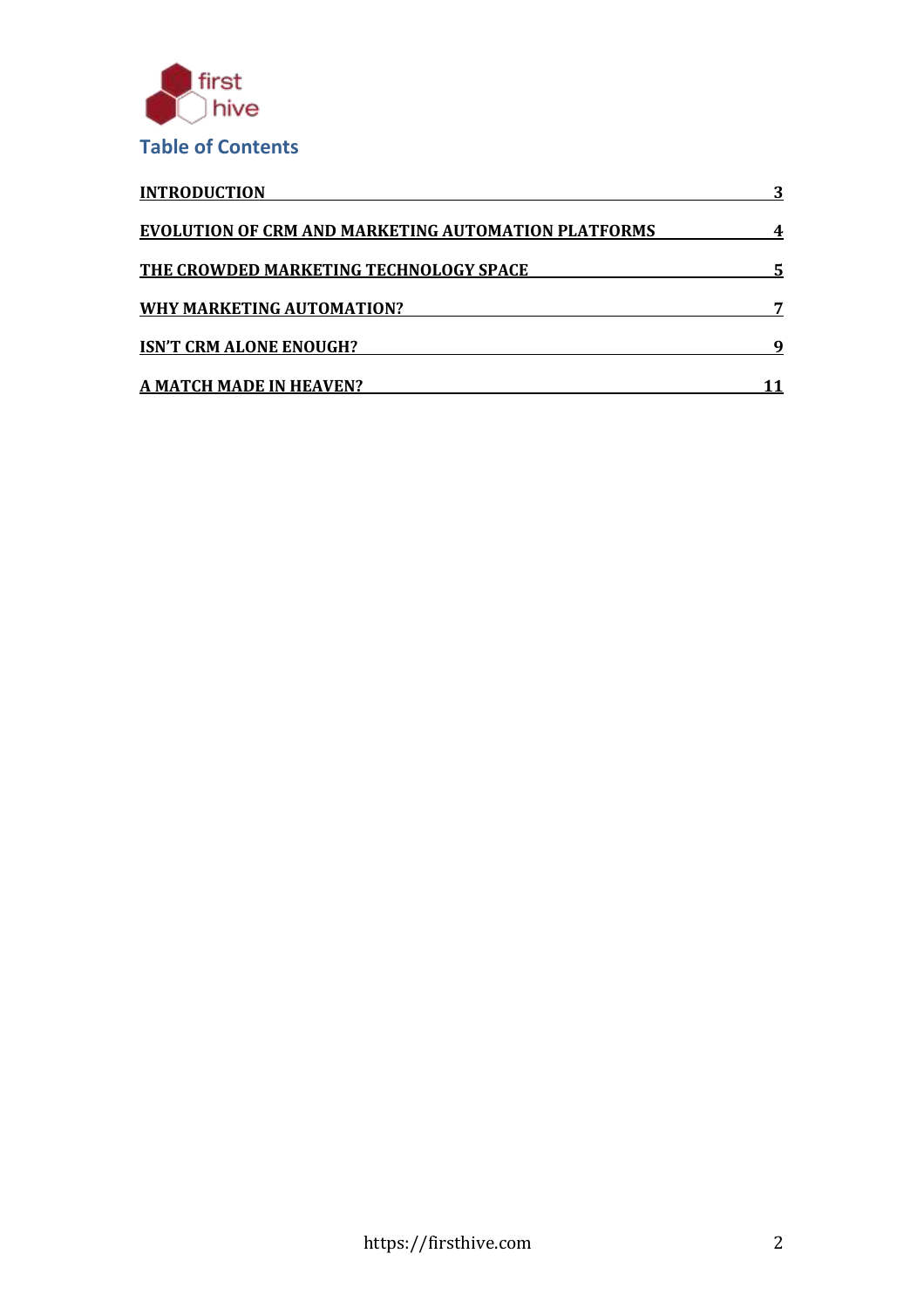

#### **Introduction**

More often than not we are asked, why should we invest in a marketing automation platform, especially since I have already invested or am planning to invest in a CRM deployment for my organization. On the face of it, this is a very interesting question, since most CRM platforms have a marketing module as an add-on available.

But what Peter Dicken first wrote several decades ago in his book Global Shift continues to hold true today:

"… technology in, and of, itself does not cause particular kinds of change. It is, essentially, an enabling or facilitating agent."

In this white paper, we endeavor to explore the various scenarios under which investing in a Marketing Automation, over and above a CRM solution, makes sense for your business.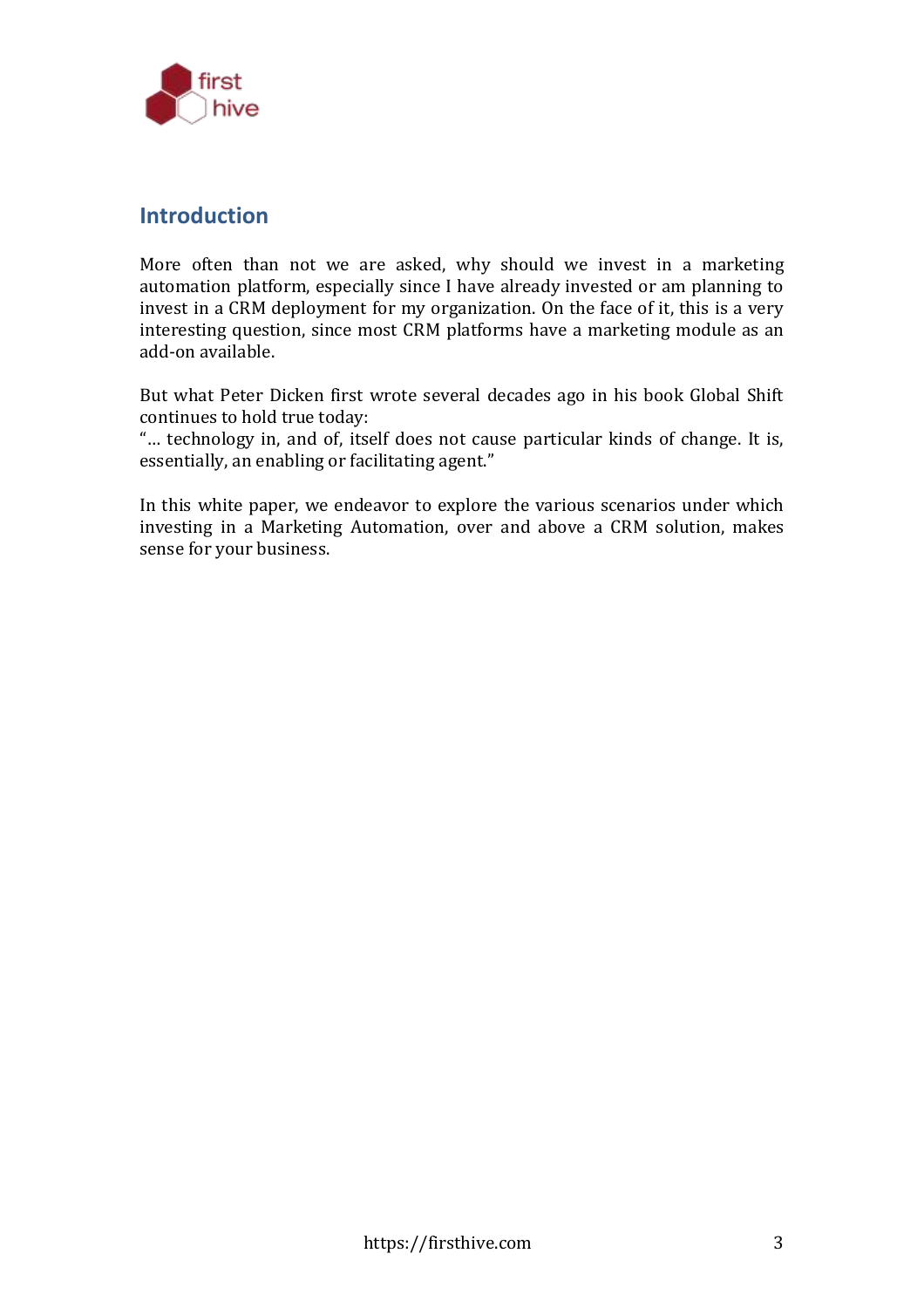

# **Evolution of CRM and Marketing Automation platforms**

Before we get into the crux of this whitepaper, it may be pertinent to understand the way marketers have adopted the two technologies for their requirements. CRM systems have existed in some form for over a couple of decades now, but marketing automation platforms are the newer kids on the block, so to speak.

CRM platforms evolved from the 'Database Marketing' construct prevalent in the 1980s, having evolved into 'Relationship Marketing' and 'Account Based Marketing' based constructs of the 1990s. From there, the onus moved to setting up relationships with individual customers, which led to the earliest versions of the Customer Relationship Marketing (CRM) systems we are used to seeing today.



However, in this entire journey, the entire onus was still on transactions, where the key triggers for any activity or milestone were transaction based. Companies are evolving to recognize that they need a means to track and influence the interactions that precede the intended transactions. The focus thus has moved from a workflow management system that aligns with company centric processes to being more open and customer process oriented. In terms of channels as well, while traditional CRM systems were limited to few predefined sales channels, social CRMs are more in tune with customer defined dynamic channels. Rather than the traditional push message based communication, the entire focus moved to customer initiated communication. This marks a fundamental change in the way most organizations were attuned to do business.

With Inbound Marketing gaining traction, many organizations started modifying their processes so that customers could start reaching out to them instead of the other way around, which was the norm. As Inbound Marketing gained ground, marketers were faced with a challenge around how to deal with the complexity that came with managing the multitude of dynamic channels around Inbound. Traditional CRM systems struggled to keep pace with the changing and dynamic channels that customers were using to connect with the brands.

In this background, technologies like Marketing Automation platforms came into the picture.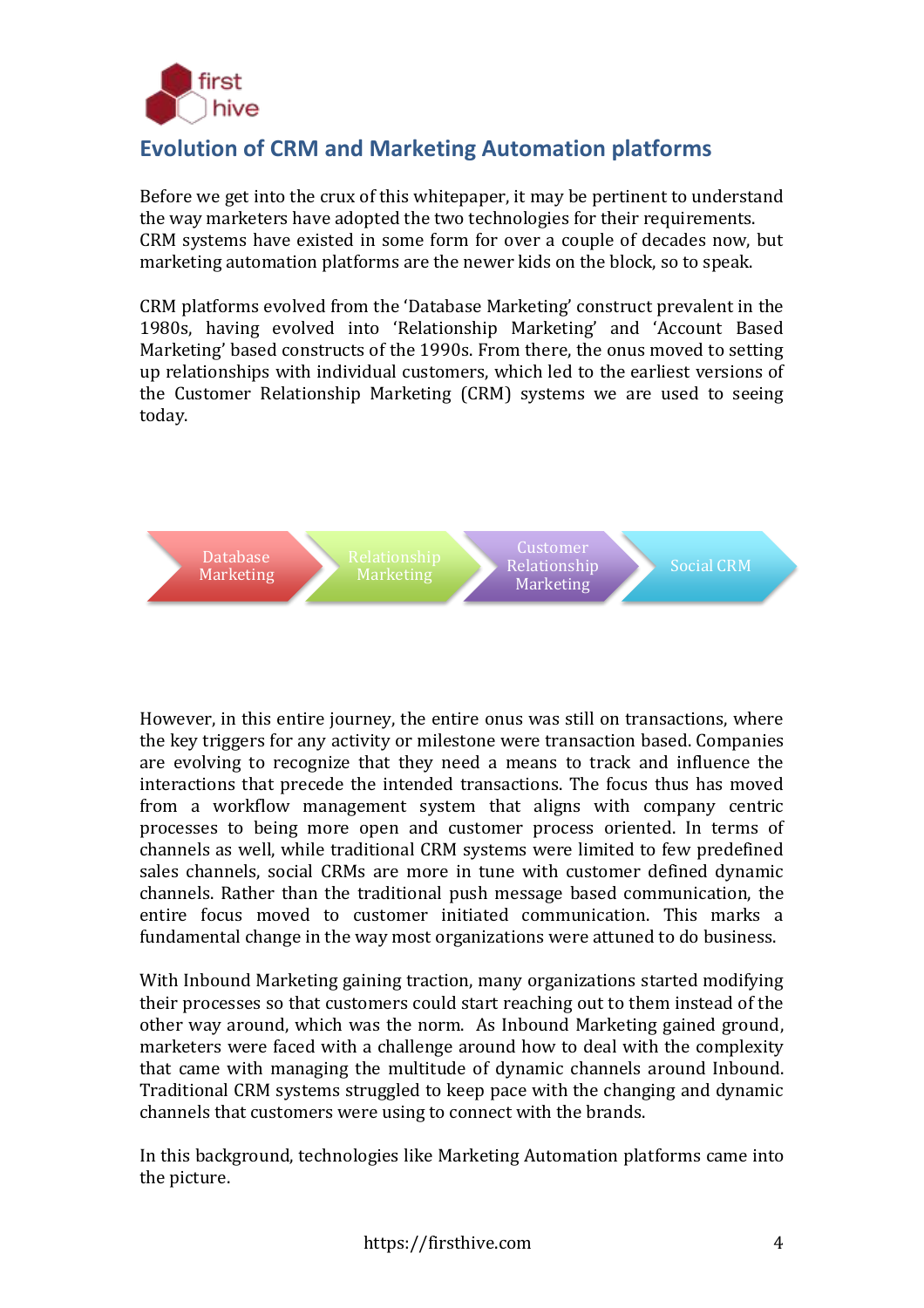

## **The crowded Marketing Technology space**

The Annual Marketing Technology Landscape report published by ChiefMartec showcases 3,874 Marketing Technology (MarTech) players in 2016, globally. The number of MarTech players have been doubling year on year, on an average. In this scenario, the choice of a right partner is of paramount importance for brands across the spectrum.



A major reason for this crowded market space is the increasing acceptance and adoption of such platforms by marketers, across the globe. IDC forecasted the marketing technology spends to exceed \$32 Bn annually by 2018. The table below showcases an excerpt from a 2015 research where over 80% of marketers did not dispute the benefits that could be accrued by a Marketing Automation platform, and had already implemented or had plans to implement a platform in their organization.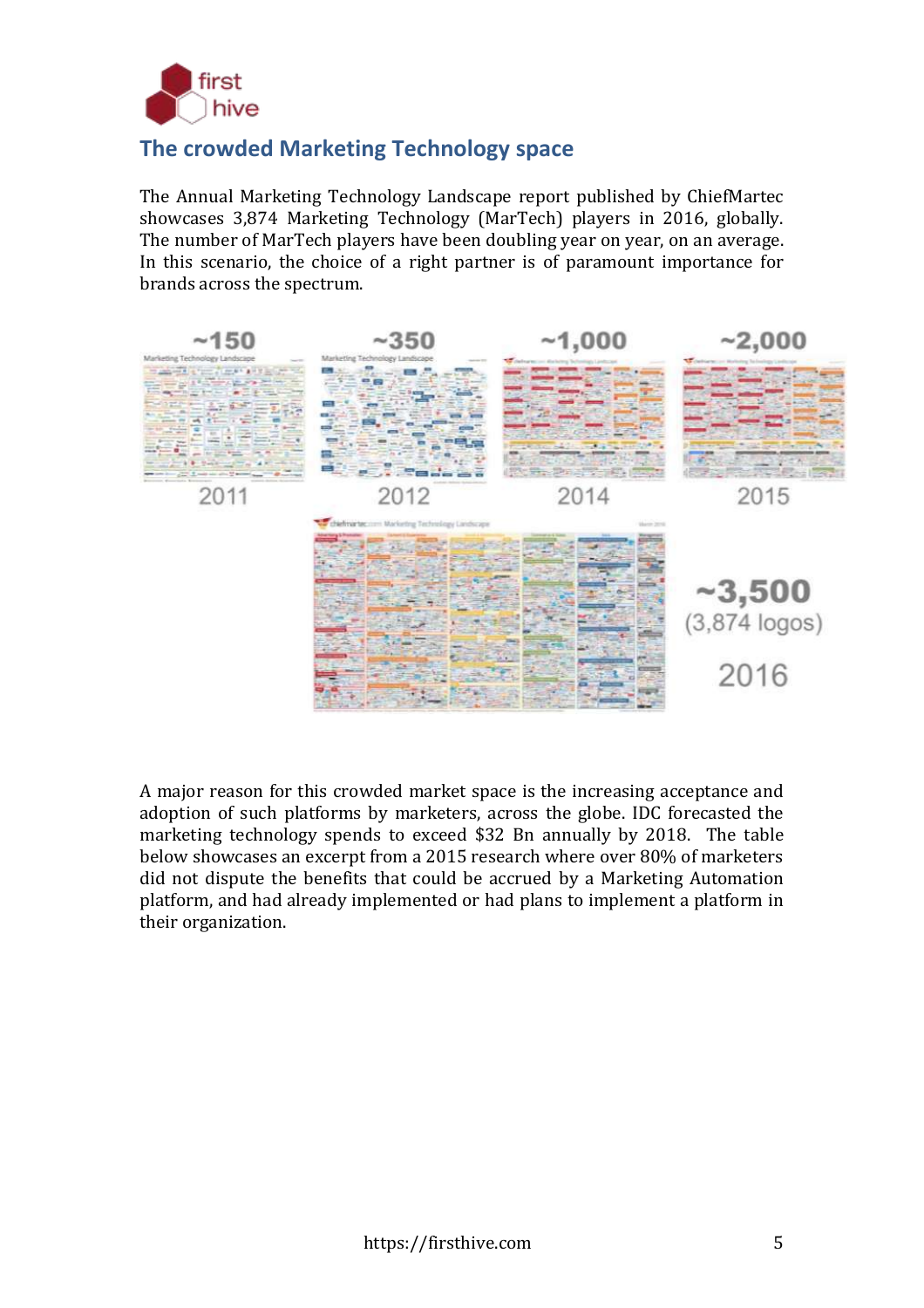



# Do you plan to implement marketing automation software?

Source: Apteco Ltd "Trend Report Data driven marketing" (2015)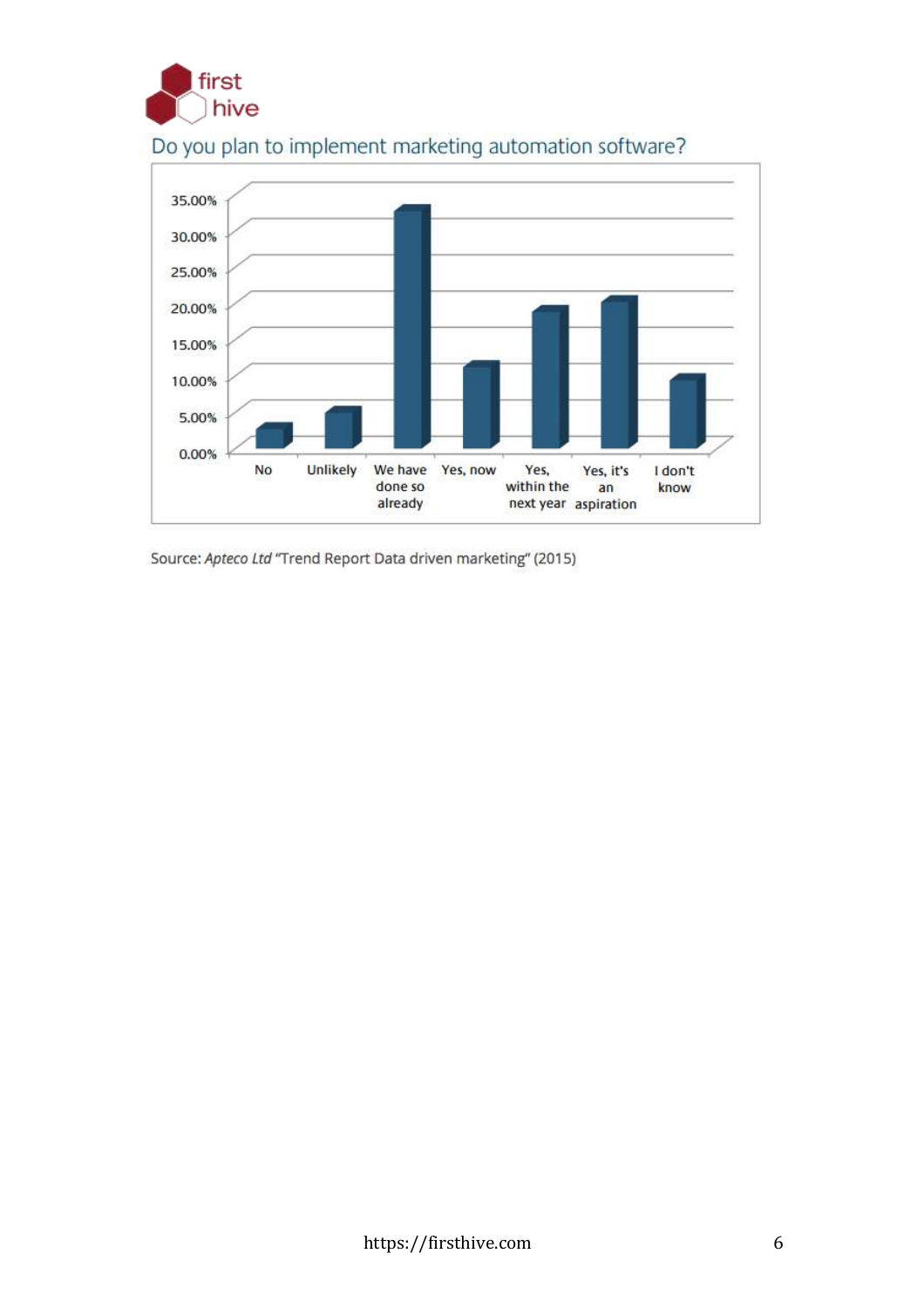

### **Why Marketing Automation?**

Marketing Automation is being implemented by companies of all sizes, across the spectrum. Having said that, there is however a clear bias shown by larger organizations (over \$500 Mn in annual revenues). Larger organizations are using Marketing Automation as a 'feed' to their CRM platforms, while smaller organizations are using the Marketing Automation lead management modules for their CRM requirements.

Plenty of organizations implementing Marketing Automation realized incremental revenue by driving relevant and engaging messaging and content for their customers, while most found it valuable for better lead management.

#### Top realised benefits by time of adoption



In the last six months In the last 12 months In the last 24 months Longer than two years ago Question: Which, if any, of the following benefits of MA have you actually realised?

*Source: B2Bmarketing.net and Circle Research* "Benchmarking Report Marketing automation" (2015)

An overwhelming majority of such organizations realized the benefits of Marketing Automation within the first year.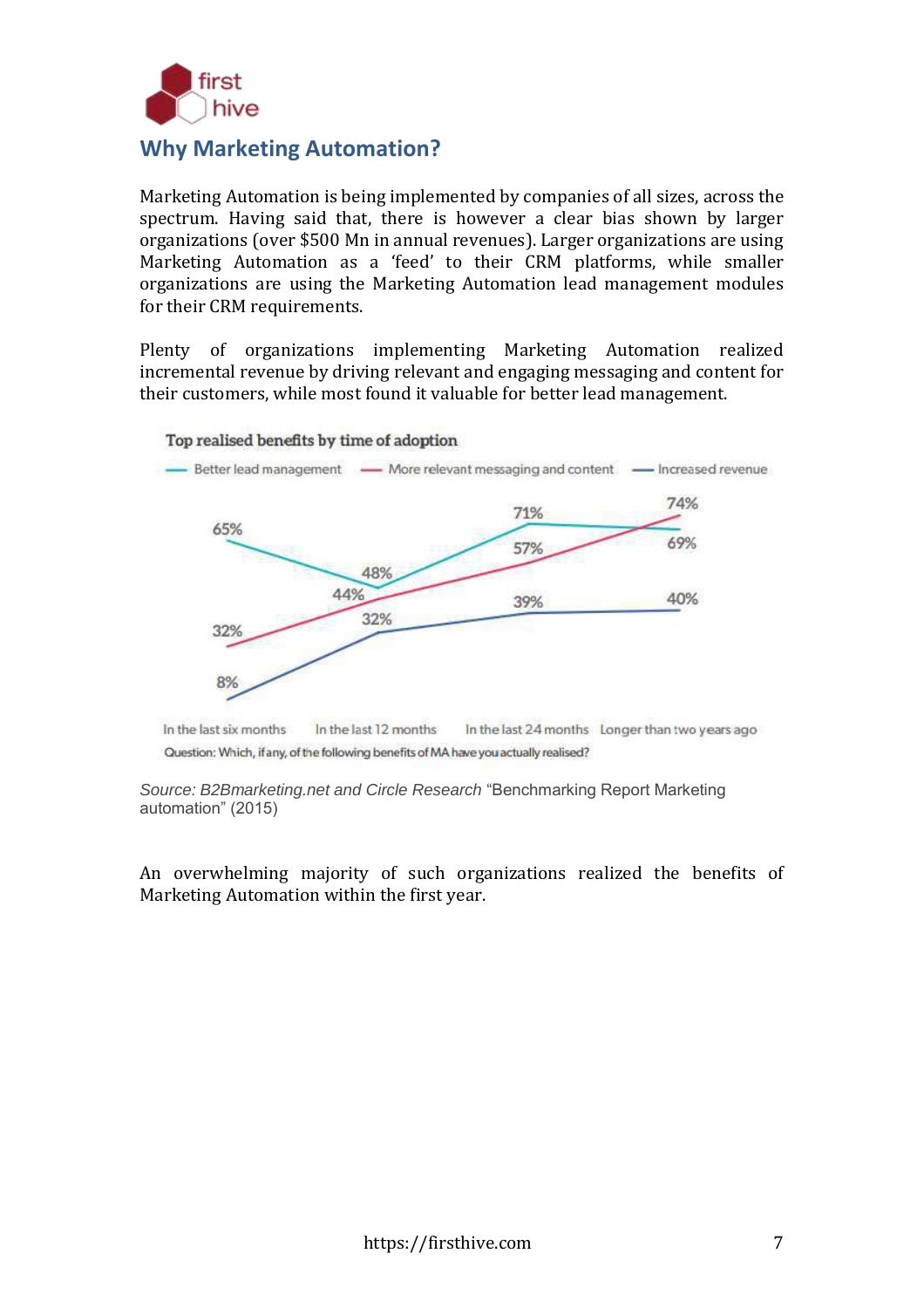



What is a reasonable timeframe from SYSTEM IMPLEMENTATION to BENEFITS REALIZATION?

Ideally, Marketing Automation software would be beneficial to your organization if:

- There are a large number of prospects generated by your business
- Your sales team needs a constant source of leads to feed their funnel
- Your brand/ business has multiple lead generation sources like newsletter subscriptions, events and tradeshows, customer contacts, etc. that you wish to drive
- Your brand receives a decent number of prospects that can potentially add to your sales funnel
- If your brand is involved in selling of a product or service that a customer/ prospect is likely to research across multiple sources before making a purchase decision
- Your team performs a lot of marketing tasks like sending out mailer communication manually, whereby their time usage could be optimized by automating such tasks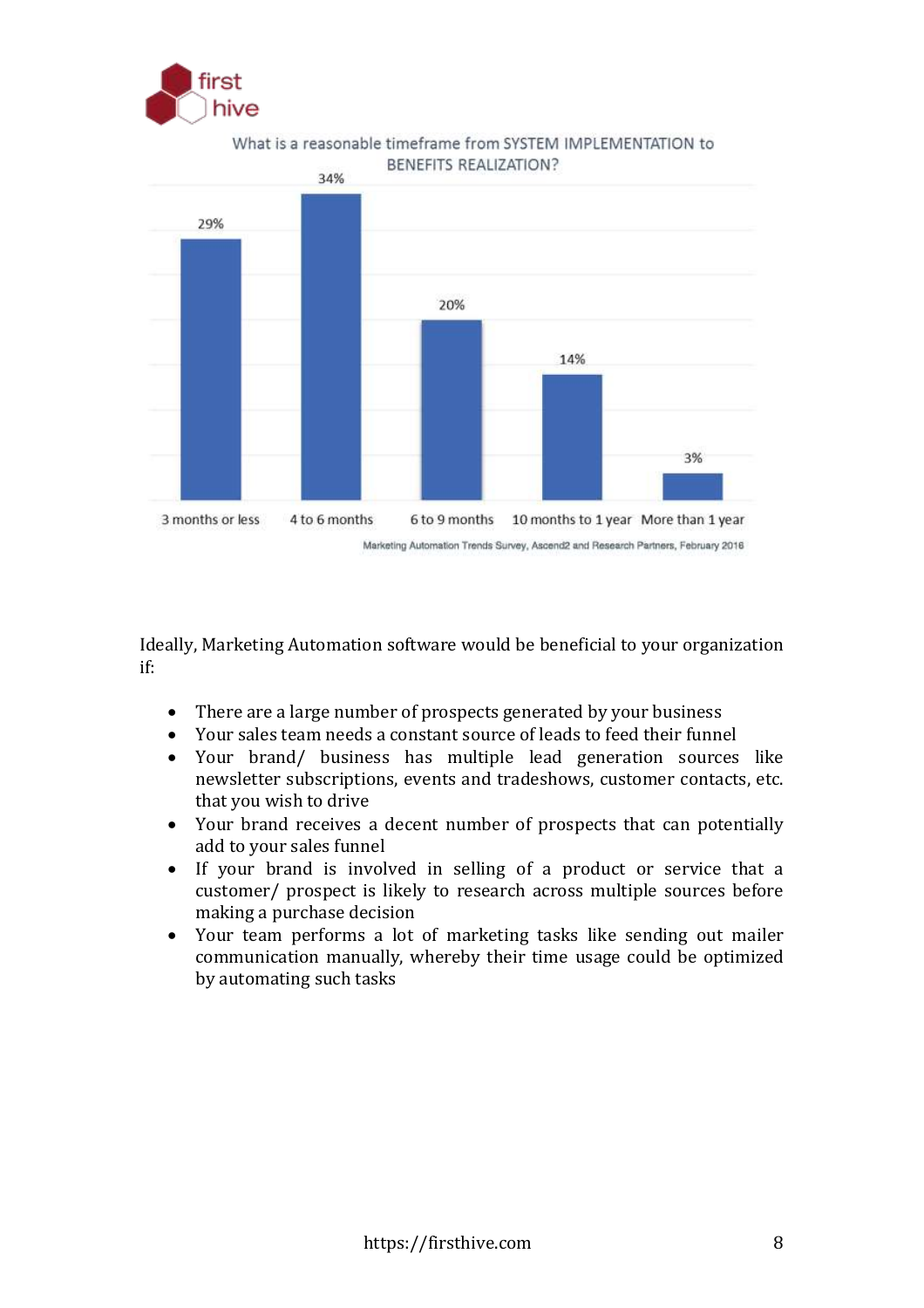

**Isn't CRM alone enough?**

In today's competitive market, most businesses will definitely benefit from an optimal CRM implementation. But CRM systems typically are not capable of handling the complexities brought about by a multitude of channels, and have limited lead scoring capabilities at best. Because of the genesis of the platforms, CRM systems are also attuned to captured transactions rather than interactions across channels, which Marketing Automation platforms are competent to capture and analyze.

Most CRMs also would only have basic email or SMS marketing capabilities, while Marketing Automation platforms would provide comprehensive campaign building and execution functionalities, to drive and track higher conversions. In addition to the website tracking features that are standard on most Marketing Automation platforms today, these act as a strong case builder for investment in Marketing Automation for your business, even or rather especially if you have a CRM platform deployed.

Ideally, Marketing Automation software in addition to a CRM platform would be beneficial to your organization if:

- Your sales team is responsible for maintaining existing business and generating new leads
- Your sales team manages a moderate to large number of customers and prospects
- Your customers research online before making a purchase decision
- You have an active online presence across your website and social media channels for interacting with customers and prospects
- You would like to conduct Cohort Analysis or similar behavioral segmentation on your data set
- You are looking to drive higher conversions and ROI from your marketing spends

This obviously comes with a qualifier - Neither CRM nor a Marketing Automation solution will entirely solve a company's particular problems simply by virtue of being implemented. Hence is it imperative you choose a right partner specific to your processes and business problems and objectives.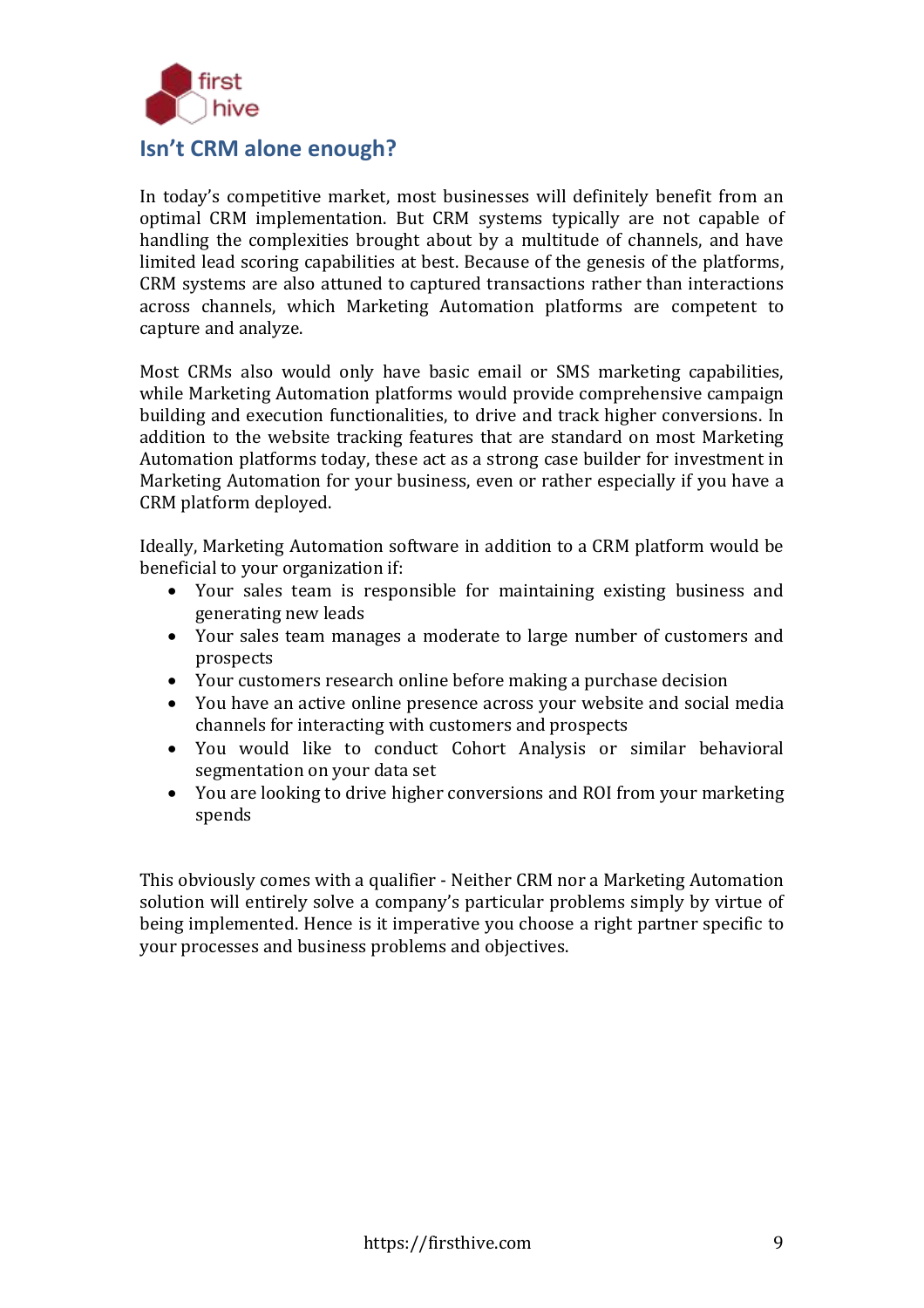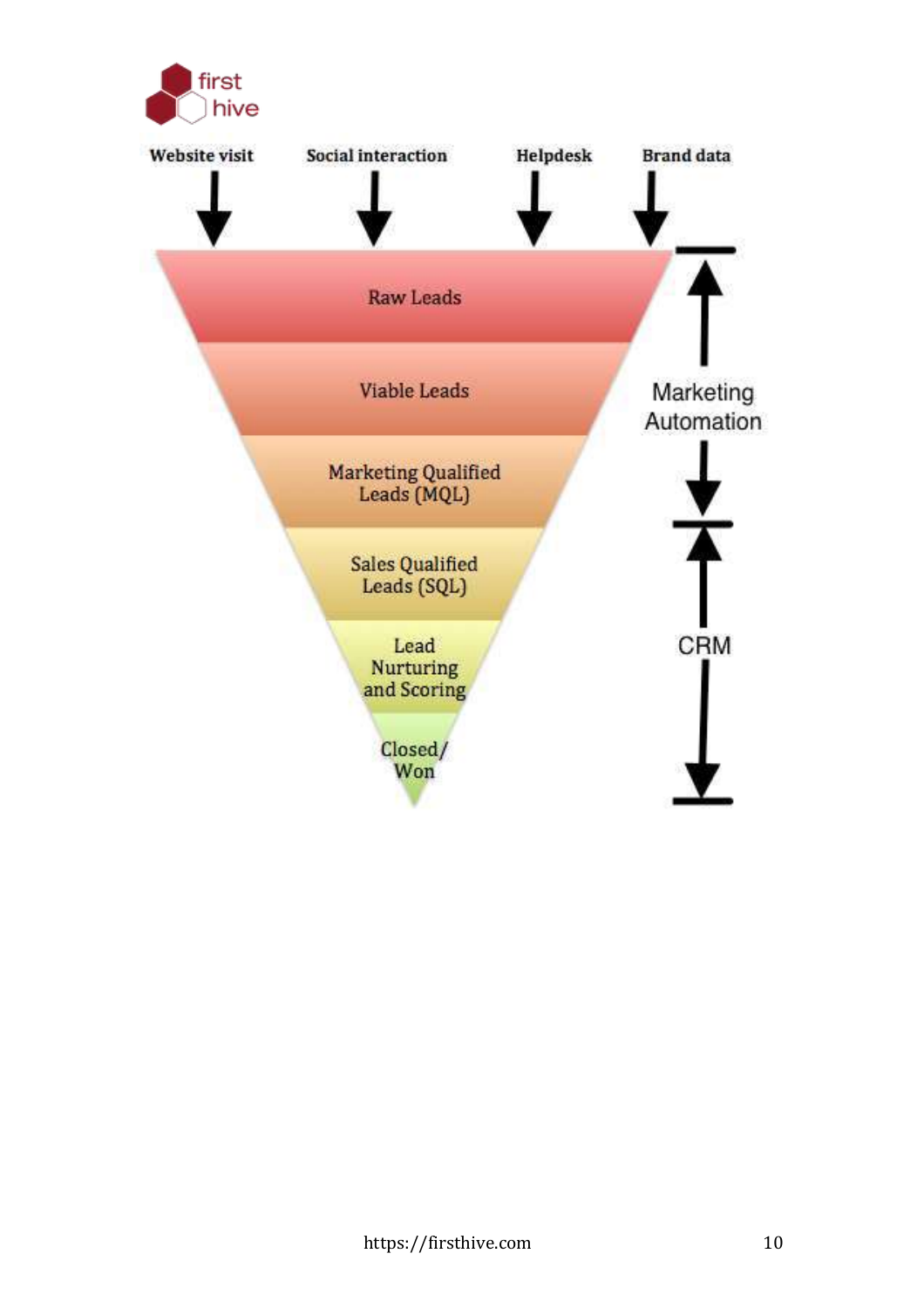

#### **A match made in heaven?**

To put it simply, Marketing Automation is ideal for companies looking to optimize the top of the funnel while CRM systems are more suited for companies looking to optimize the end of the funnel. Marketing Automation acts as the marketing complement to your CRM platform. CRM systems capture your sales data but the task of engaging with your prospects within triggered communication framework lies with Marketing Automation. CRM defines your strategy but Marketing Automation would embed the strategy and also drive execution.



The choice of the right Marketing Automation platform however is dependent on your business.

Moreover, in a B2C environment when you are dealing with hundreds of thousands of leads any given day, a B2B system may not be the ideal platform you would want to rely on, and you would be better off looking for a B2C Marketing Automation platform than a typical B2B Marketing Automation platform. But that is a topic for another white paper.